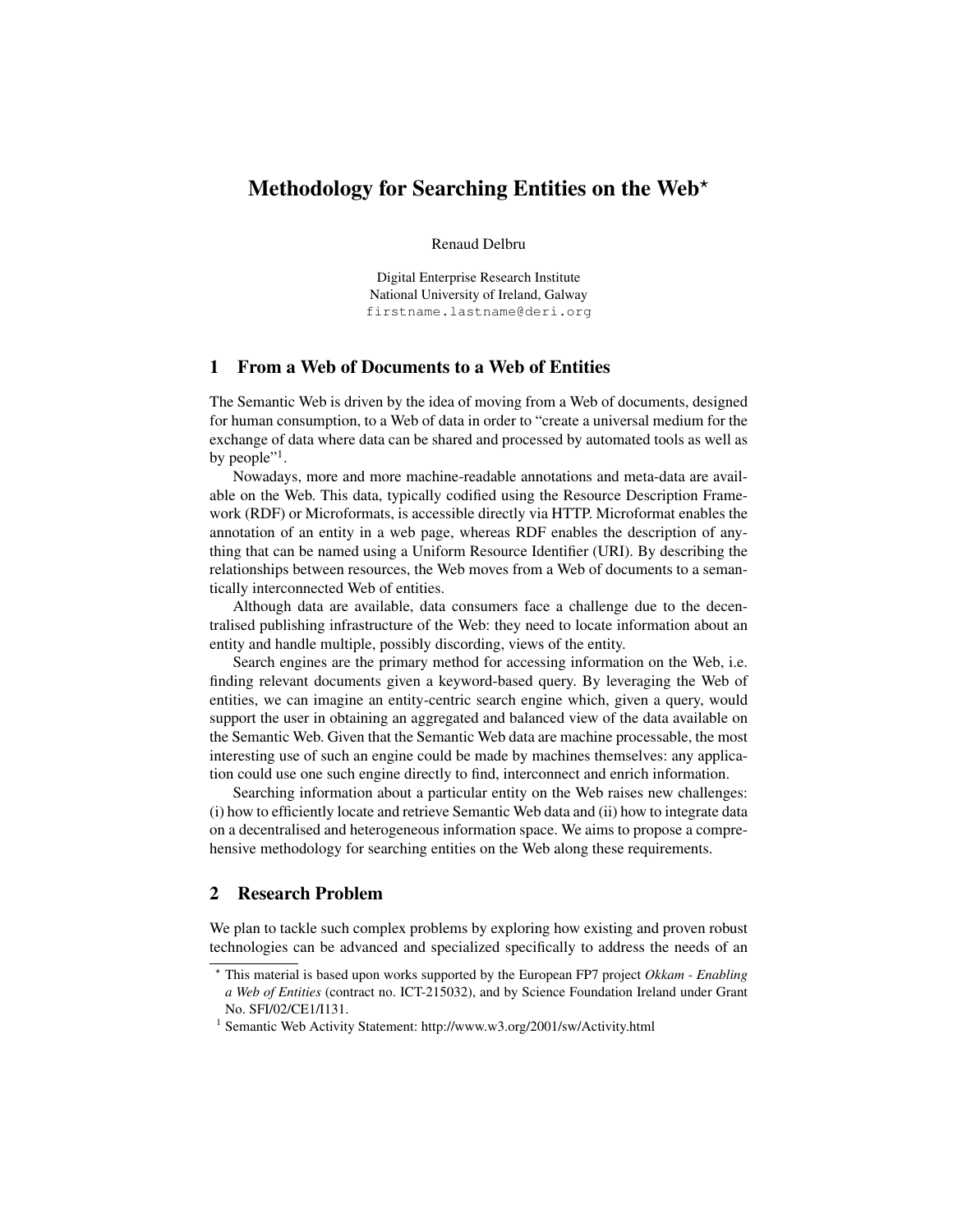entity-centric search engine. In particular, our work will focus on the topics illustrated in the following sections.

#### 2.1 Adapting Information Retrieval engines for Semantic Web Data

Standard Web search engines are intensively using Information Retrieval (IR) techniques for locating relevant information on the Web. Information Retrieval is a well studied field [1] and many optimisations have been developed for efficiently storing and querying large amount of information. Techniques such as inverted indexes [2] have proved to scale to the size of the Web (e.g. Google). The shortcoming of such systems is that they can only answer simple queries, e.g. a boolean combination of words, but are not really meant to query relationships between entities, e.g. a graph pattern.

On the contrary, entity-centric search engines such as SWSE [3] are built on a data structure which is more similar to relational databases than to IR engines. SWSE relies on YARS [4], a distributed RDF store, for storing and querying large amounts of graph-structured data. Such systems can typically answer complex conjunctive queries involving large joins, but they are in turn difficult to scale since they need clever indexes for query efficiency which are however computationally expensive to update.

Our intuition is that it is possible to construct a fast and scalable entity centric search engine based on a two-tier architecture: a modified IR engine to efficiently perform a preliminary semantic document selection, and an optimised triple level post-processing to answer complex queries. Our research will therefore focus on how to employ existing IR engines to perform useful queries over semantically structured documents.

Information Retrieval engines, however, are primarily designed for unstructured text information, and not for graph-structured information such as RDF. Information Retrieval engines for Semantic Web data have notable previous works with Semplore [5] and ESTER [6] which however were developed with different goals than those we consider. The developers of Swoogle [7] have also discussed the problem of introducing a new search paradigm for Semantic Web resources and emphasized the importance of combining knowledge inference with information retrieval methods.

#### 2.2 Optimising Inference at Web Scale

Reasoning over semantically structured documents enables to make explicit what would otherwise be implicit knowledge: it adds value to the information and enables an entitycentric search engine to ultimately be much more competitive in terms of precision and recall [7]. The drawback is that inference can be computationally expensive, and therefore prevent efficient indexing.

The novel aspect that our work covers is how to reason over semantically structured documents that have been harvested from the Web. To reason on documents, we assume that ontologies, which are referenced explicitly with OWL:IMPORTS or implicitly by using properties and classes of a certain namespace, are also part of the Semantic Web as dereferenciable data, in accord with the W3C Best Practice<sup>2</sup>. As ontologies might

<sup>2</sup> Best Practice Recipes for Publishing RDF Vocabularies: http://www.w3.org/TR/swbp-vocabpub/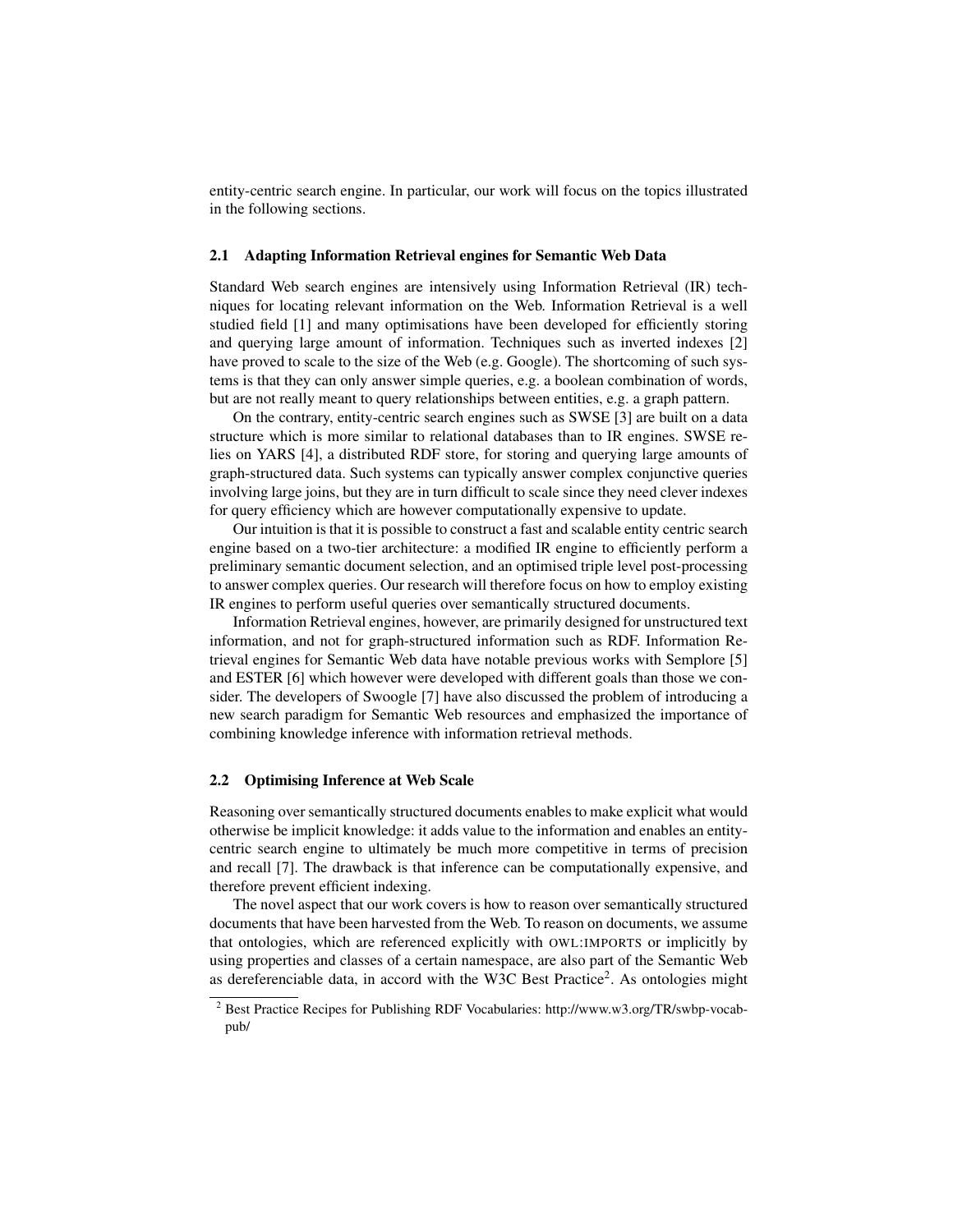refer to other ontologies, the web fetching process is recursive and should, in theory, be repeated for each harvested documents independently.

The proposed research will focus on how to maximally reuse the results of such "web closure reasoning", i.e finding and exploiting the referenced ontologies, that has been performed over previously indexed semantically structured documents in order to minimise the computational cost of indexing. We will also considers how to "keep in quarantine" reasoning tasks and inference results in order to prevent maliciously crafted web ontologies to alter the semantics of agreed ontologies published by third parties on a global level. For example, if an ontology states that FOAF:NAME is an inverse functional property, an inferencing agent should not consider this axiom outside the scope of the document that references this particular ontology.

The coordinate use of the features offered by the IR and inference engines will be demonstrated in the applications described in the following sections.

#### 2.3 Identification, Coreference Resolution and Information Merging

Due to its decentralised publishing infrastructure, information about an entity are generally spread across the Web. The identification of an entity is fundamental for discovering complementary data sources. The use of URI makes easier the identification of an entity, but the Unique Name Assumption (UNA) does not hold. In theory, a single URI uniquely identifies a resource, but it is unrealistic to assume that data publishers can universally agree on a single identifier for each resource. Therefore, the identification of an entity among the Semantic Web becomes uncertain since two identifiers, apparently distinct, can refer to a unique entity.

The coreference problem is well known across various research communities with a variety of different names, such as record linkage [8], entity resolution [9], reference reconciliation [10] or object consolidation [11]. A wide variety of algorithms has been developed for resolving the coreference problem, but these are generally not designed for Web scale and semi-structured data. Recent initiatives amongst the Semantic Web community addressed the problem of resource identification: [12] described the phenomenon of the proliferation and coreference of URIs and the OKKAM project<sup>3</sup> proposed to research an infrastructure for assigning global identifiers at Web scale.

The problem of identification and coreference resolution will be a natural testbed for the IR and inference engines that we described previously. The IR engine will enable to perform a blocking pass [13] before executing complex coreference resolution and, coupled with the inference engine, will permit more advanced reasoning than what was possible in the Semantic Web object consolidation work described in [11].

Clearly, coreference resolution is an important enabler for information merging. More factors, however, have to be taken into consideration before aggregating diverse information sources. Entity descriptions are generally produced under a certain context (provenance, time, etc.). The descriptive information is usually a subjective view of the entity with a certain level of reliability. Merging these descriptions can result in inconsistent and contradictory information. In order to enable a proper data integration, we

<sup>3</sup> http://www.okkam.org/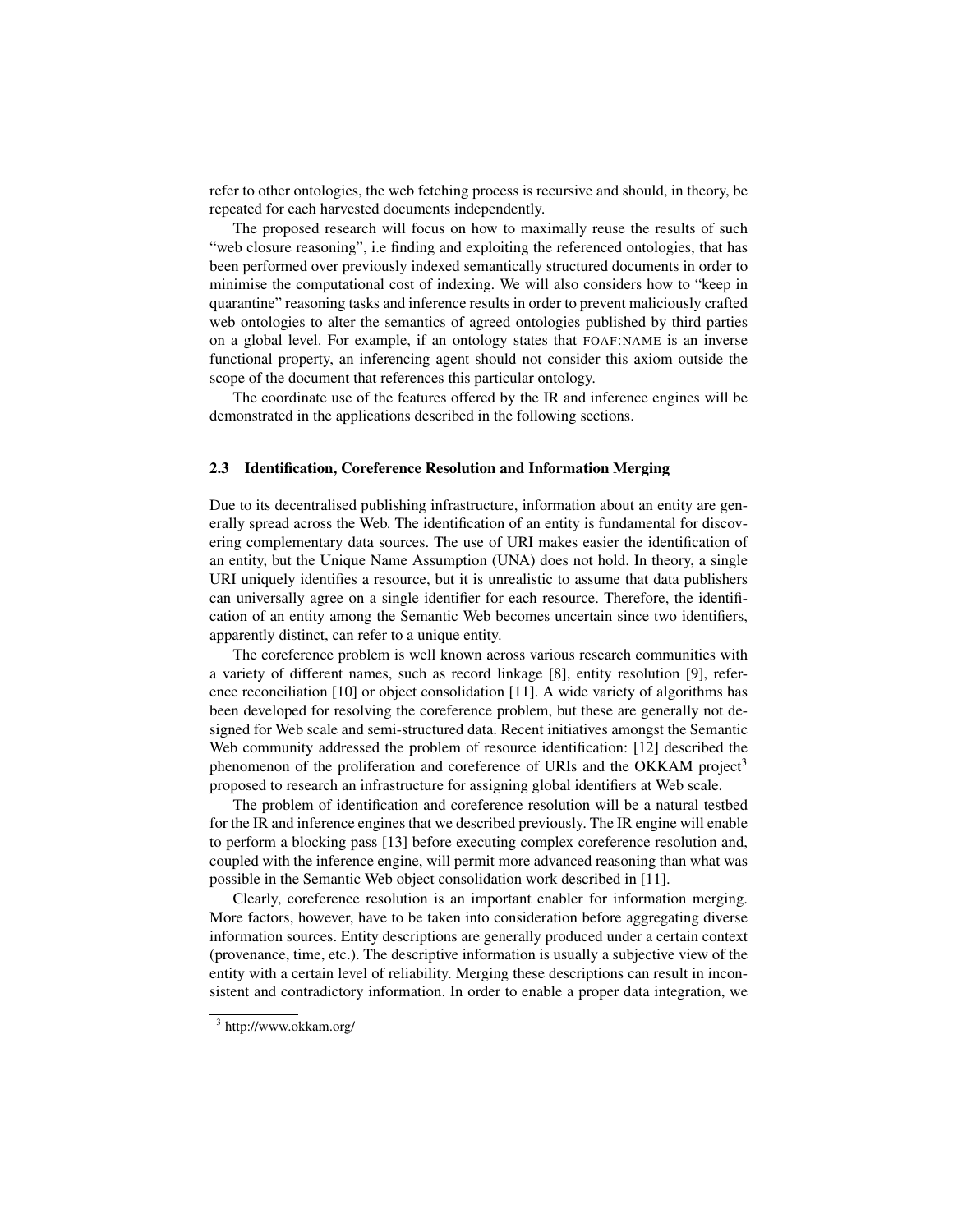have to keep information in its context which is naturally supported by the documentcentric storage we adopt.

### 3 Methodology

We will evaluate the methodology for searching entity by implementing a solution for each identified problem, by integrating them into a single software platform and by performing a qualitative evaluation of the resulting platform. In addition, we will perform an evaluation of each solution with a dedicated corpus, as described below.

- Information Retrieval Engine for Semantic Web Data A benchmark, including index size and query response time, against other systems is planned.
- Semantic Web Inference Engine The evaluation of the inference engine will include an analysis of its complexity in term of size and response time.
- Entity Identification and Coreference Resolution The evaluation of the coreference resolution system requires a gold standard dataset for analysing the precision of the different algorithms.

# 4 Achievements and Work Plan <sup>4</sup>

- Information Retrieval Engine for Semantic Web Data We achieved, as part of the Sindice project [14], a first prototype of the Information Retrieval engine. The current system has currently indexed more than 2 billions of triples. The system enables fast lookup of URIs, keywords and Inverse Functional Properties (IFP) through a human interface or a HTTP API for machine access. We are currently finishing a second prototype that enables queries of increased complexity and semantic meaning, i.e combining URIs and keywords and adding triple-structure. We foresee a third and final prototype capable of answering more complex queries involving simple joins.
- Semantic Web Inference Engine We have developed a prototype of an optimised inference engine that enables inference of a subset of OWL at indexing time. Preliminary results of this work has been published in [14]. We have formalised an advanced inference engine that avoid malicious users from "infecting" cached data on a global scale. Its development is in progress.
- Entity Identification and Coreference Resolution As a next step we will tackle a coreference resolution system, based on the IR and inference engines. The first task will be to implement a prototype for identifying entities with the help of OWL:SAMEAS statement and IFPs, e.g. the e-mail of a person. The prototype will be able to return an aggregated view of the entity information available on the Web. The second task will be to improve the system with "pair-wise" matching algorithms.

<sup>4</sup> The work on the thesis has formally started in February, 2007.